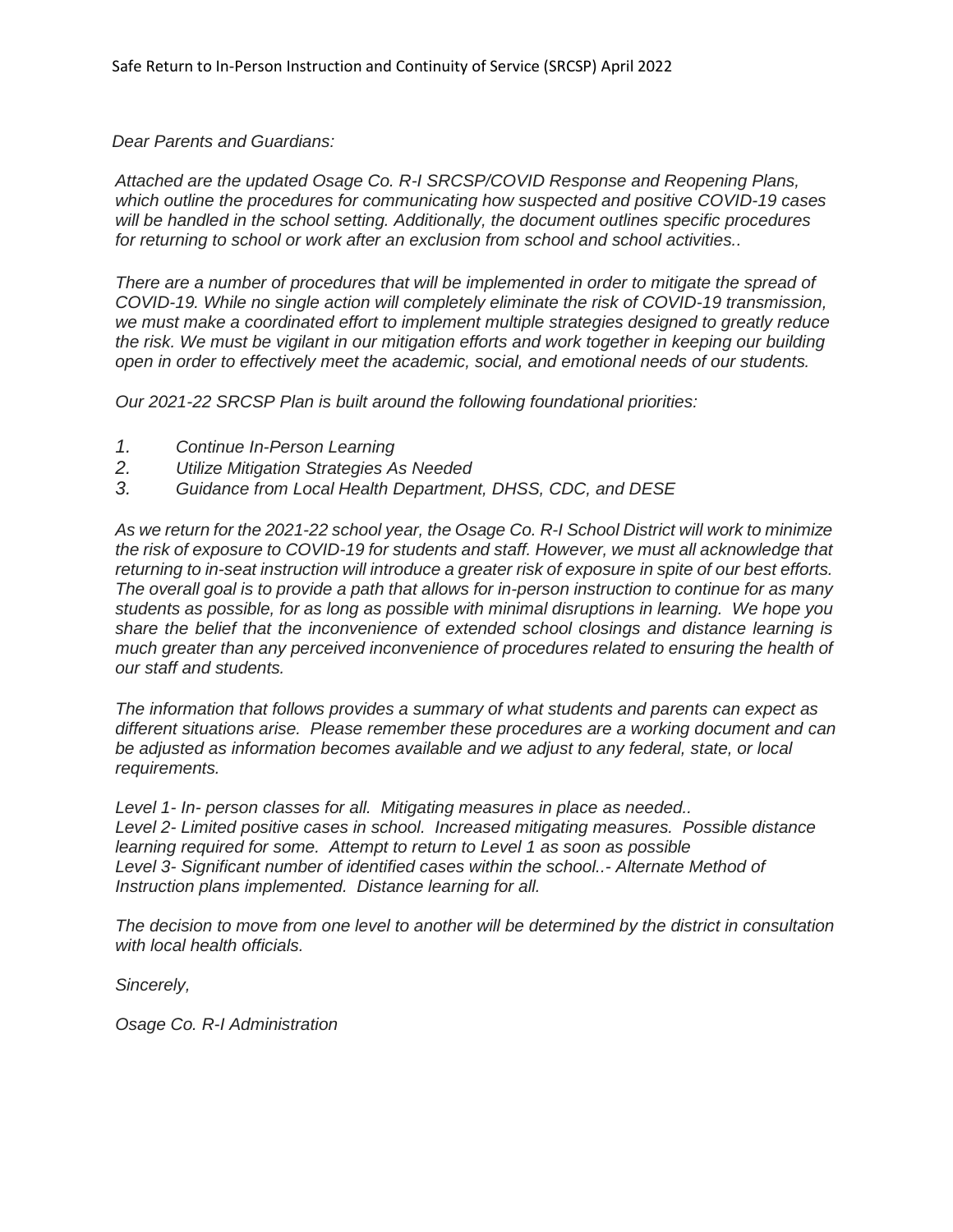# LEVEL 1: No/Low Cases in School or county

- •Mitigating measures consistent with local health department, DHSS, DESE and CDC.
- •Social distancing as allowable and appropriate. Masking recommended for all staff and all students. Stressed handwashing/sanitation measures.
- •Exclusion of students per policy 2860 and 167.191, RSMo

# LEVEL 2: Limited Positive Cases in school (student or staff)- Increased County Rate- In Person Classes - Distance Learning for Some

- School will not provide or release any individual names to public.
- Implement more strict measures such as increase distancing, more aggressive sanitation strategies, increase mask wearing.
- Implement distance learning for individuals.
- Exclusion of students per policy 2860 and 167.191, RSMo

# LEVEL 3: Significant Number of Positve Cases or Oubreak (student or staff)-Distance Learning

- Same procedure for exclusion from school for cases and contact.
- School will not provide or relaese individual names to public.
- Possible closure of facilities Deep clean/disinfect entire facility
- Implement distance learning consistent AMI plans. Return to in-person ASAP.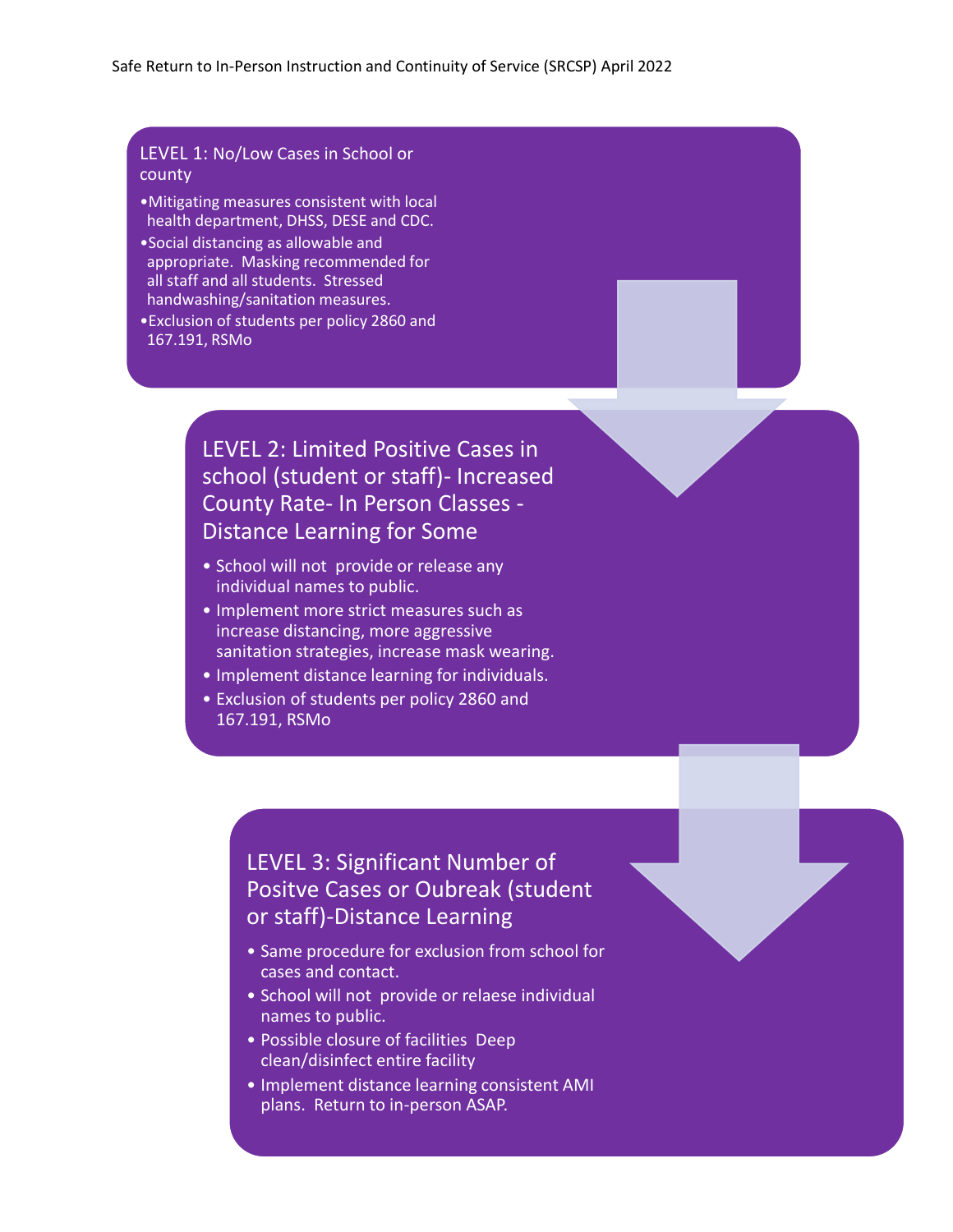## Safe Return to In-Person Instruction and Continuity of Service (SRCSP) April 2022

## LEVEL 1-Some, all, or additional measures may be in place

- School open with in-person classes.
- Preventative measures will be implemented to the extent necessary or possible.
	- o Increased cleaning and disinfecting
	- o Emphasis on hand washing and use of hand sanitizer
	- o Social distancing as needed and allowable based on CDC and local guidance
	- o Masking recommended for all staff and students.
	- o Health screening and temperature checks as needed for students
	- o Daily staff self-check health screening.
	- o Elementary students/teachers stay with class/stable group as much as possible.

# LEVEL 2 Some, all, or additional measures may be in place

- Continue Level 1 Procedures
- Increased mitigating measures may include:
	- o Implement distance learning plans as needed for individuals or groups
	- o Increased distancing efforts, assigned seating, etc
	- o Possible masking requirements
- Modify, postpone, or cancel non-essential instructional activities based on circumstances
	- o Visitor restrictions, limited attendance at events, etc

## LEVEL 3- Some, all, or additional measures may be in place

- Building and District closing likely
- Length of closing determined in conjunction with local health department
- Implement distance learning for all
- Postpone/Cancel all extra-curricular and non-instructional activities
- Return to in-person learning ASAP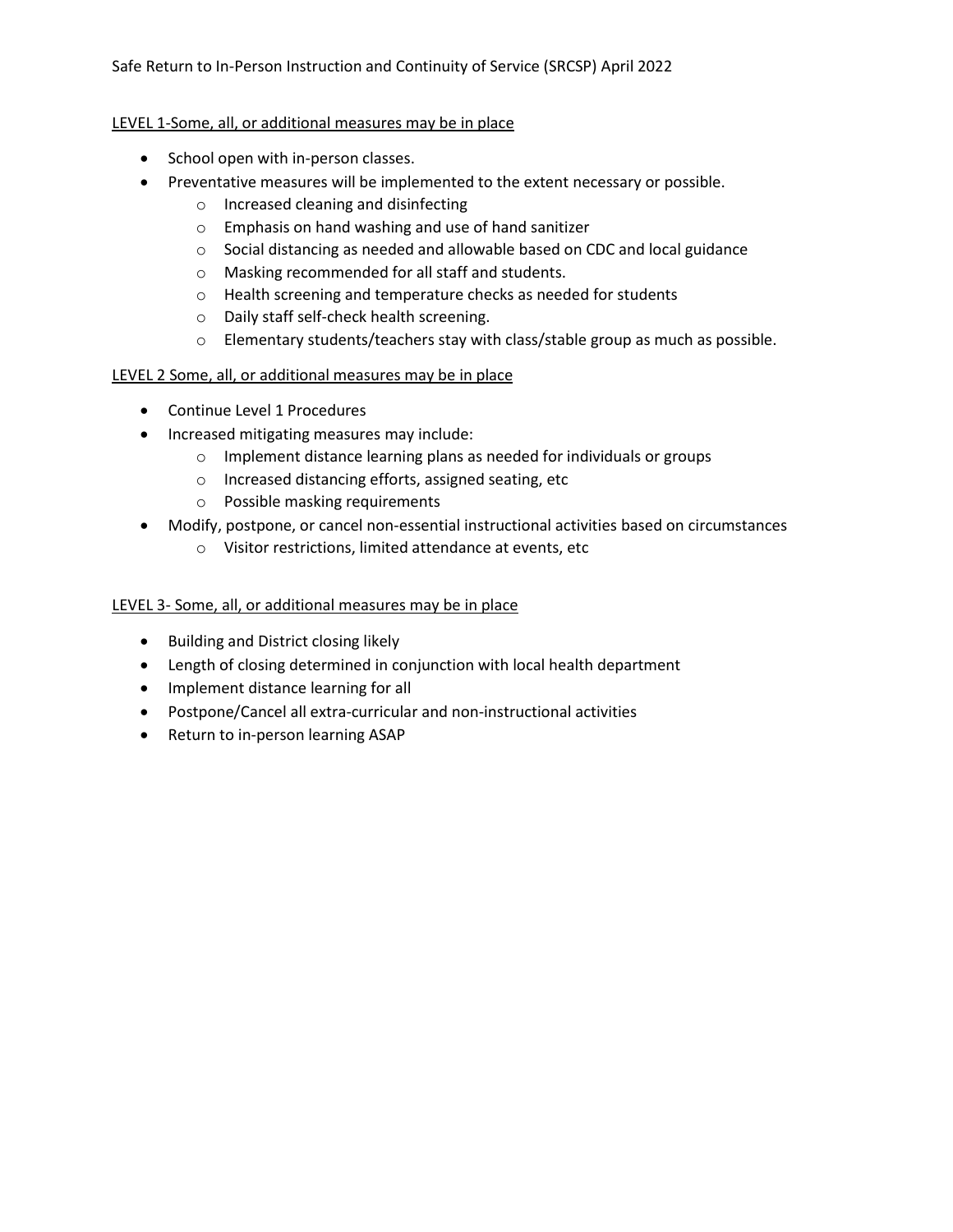#### 2021-22 School Year

#### COVID Procedures

As the Osage Co. R-I School District plans for the 2021-22 school year, our goal is to provide a safe environment for our students and staff. We understand that these recommendations will be adopted, reviewed and revised accordingly to the guidance given by the Federal, State, and Local health officials. As a district we understand that this plan may create some inconvenience but we are following the guidelines and recommendations to minimize the spread of communicable diseases in our district. This plan will help reduce the threat of the spread of communicable diseases.

#### **Governance**

Policies- New state and federal laws enacted relating to the COVID-19 pandemic or the waiver, suspension or amendment of an existing law or regulation made by the federal government, the Missouri Governor or state agencies in relation to the COVID-19 pandemic may take precedence over current approved School Board Policies.

#### Attendance

- Attendance remains important for students, however it is much more important to stay home when sick to prevent disease transmission.
- Policies for unexcused absences will remain. Communication and documentation on reasons for absences is very important.
- Students required to be excluded can only be counted for district attendance if they are placed on temporary homebound services or attend virtually by video link to their classes.
- Staff Leave associated with COVID-19- The district is to comply with any federal or state law governing staff leave associated with COVID-19. Extended COVID paid leave through local policy will not be available.

## **Instruction**

- The 2021-22 school year will start with in-person classes on August 23rd.
- Elementary, Junior High, and High School students will follow a typical class schedule.
- Students will receive general education instruction, supplemental instructional services, and special services.
- Elementary students will receive instruction in "specials" (Music, Media/Library, Art, and PE/Health). Instruction and location may be modified or revised.
- JH/HS courses in Art, Music/Band, PE, Career Ed, etc will be taught with necessary modifications.
- Elementary students/teachers will remain with their class (stable group) as much as possible.
- Grading practices will be consistent with prior school years (normal grading).
- Level 2 and Level 3 procedures may require distance learning. JH/HS distance learning will be primarily virtual or computer based. Elementary will be a combination of the two.
- Other Level 2 and Level 3 procedures will be implemented as necessary.
- Level 3 would be distance learning only.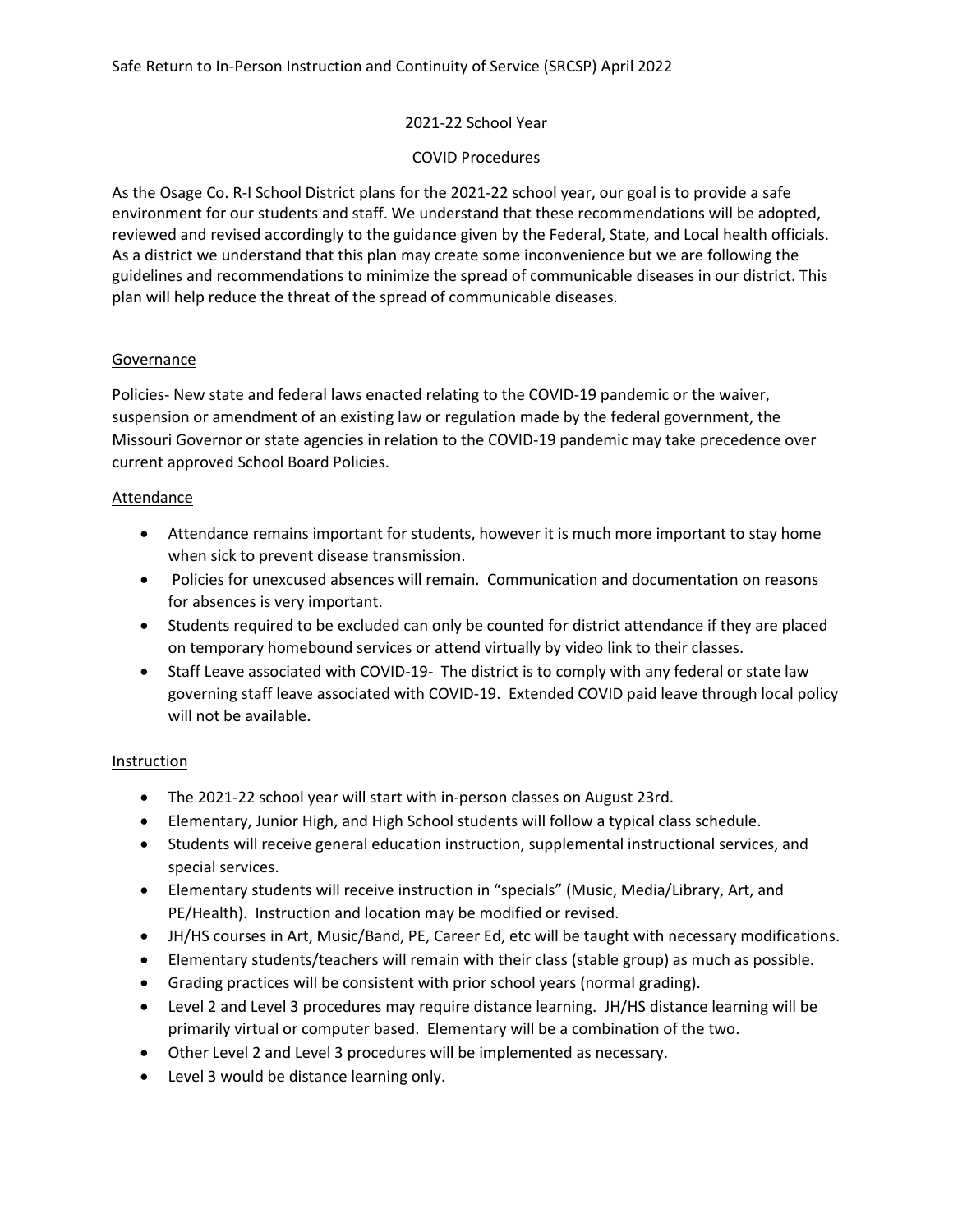## **Transportation**

- Social distancing on the bus will be implemented when necessary and to the extent possible.
- Students will use hand sanitizer when loading and unloading the bus, or as necessary.
- Commonly touched surfaces will be cleaned each day.
- All students and drivers are encouraged to wear a mask while on the school bus.
- Modifications to routes may occur should there be a shortage of drivers.

## Food Service

- Breakfast and lunch will be served in the cafeteria.
	- o Mitigating measures include implementing
		- JH/HS Grab N Go Breakfast
		- JH/HS lunch in cafeteria, outside seating, and gym
		- Increased distancing and assigned seating
		- Decrease use of self-serve items, salad bars, etc.
- Tables will be cleaned after each shift.

## Recess/Physical Activity

- Recess and physical activity will be incorporated.
- Playground/outdoor equipment will routinely be cleaned.
- Students will sanitize/wash hands before and after recess.

## Classrooms

- Elementary students will go immediately to the cafeteria or to their classroom upon arriving at school.
- JH/HS students will go to the cafeteria for breakfast or to the high school building. Students may congregate in the hallway.
	- $\circ$  Mitigating measures include reducing congregation and reporting to 1<sup>st</sup> hour classroom.
- Desks/chairs will be socially distanced as necessary and to the extent possible.
	- o Mitigating Measure- Assigned seats will be given within classrooms.
- Teachers are encouraged to wear a mask when transitioning, monitoring halls, working in close proximity to students/when distancing is not possible, etc.
- Distancing will be practiced in classroom activities when necessary and to the extent possible.
- Classrooms, desks, etc will be cleaned/disinfected daily.
- Frequent handwashing and sanitizing will be incorporated.
- Improved ventilation measurers will include opening windows when appropriate and safe, upgrading air filters where central air is present.

## Restrooms

• Restroom breaks will be one class at a time (elementary).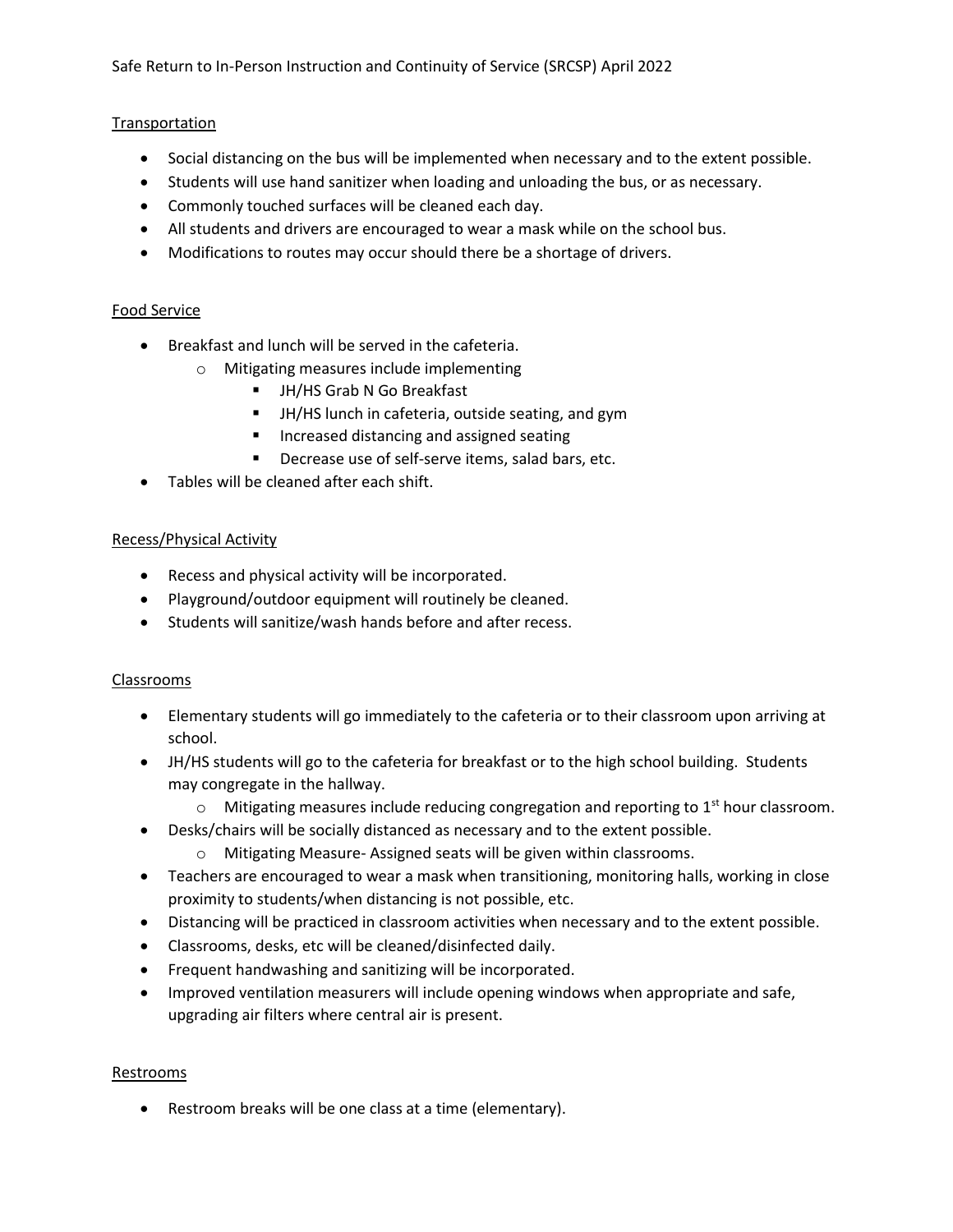- Proper handwashing will be emphasized.
- JH/HS will have some flexibility on passing time to ensure proper handwashing and distancing can occur.

## Visitors and Parents

- Log all visitors and parents who enter building.
- Visitors recommended to wear a mask when entering, transitioning, and when distancing is not possible.
- Parents will have the primary responsibility of assuring that their child(ren) do not have signs/symptoms of COVID-19 OR any other illness including new-onset fever, cough or diarrhea before the child(ren) leave for school or for school-sponsored events.
- Parents should have contingency plans for childcare in the event that the child cannot go to school due to illness and/or exclusion due to exposure to a confirmed COVID-19 case.
- Mitigating Measures if needed may include:
	- o Implement mask requirement for visitors
	- o Limitation on attendance at school events

## Student and Staff Health Protocols

It is essential for the school community to work together to prevent the introduction and spread of COVID-19 in the school environment and in the community while still providing a quality education program. State statute gives public school districts the authority to exclude students and staff who have a contagious disease such as COVID-19 or who are liable to transmit the disease after having been exposed to it. See 167.191, RSMo (Policy 2860). In addition, the local health department has the ability to request or recommend students and staff be excluded from school and school activities based on contraction or exposure to communicable disease. Osage Co. R-1 School District will consult with the local health department.

Given the nature of the pandemic, the school district may make additional medical inquiries of staff and students than they otherwise would have. Please note that federal law typically limits the type of medical inquiries that can be made but given the nature of the pandemic more leeway has been given by federal agencies in this circumstance. If a parent tells the school district that a student is ill, the school district may ask the parent whether the student is exhibiting any symptoms of COVID-19. If an employee calls in sick or appears ill, the school district will inquire as to whether the employee is experiencing any COVID-19 symptoms. The school district may take the temperature of students, employees and visitors to school property in situations where there is reason to believe that the person may be ill. If a person is obviously ill the school district may make additional inquiries and may exclude the person from school property.

- Students and staff are expected to practice social distancing as directed by the school guidelines.
- Students and staff are encouraged to wear a mask when social distancing is not possible. This would include on busses and in the hallway. The school may elect to provide masks for students and staff.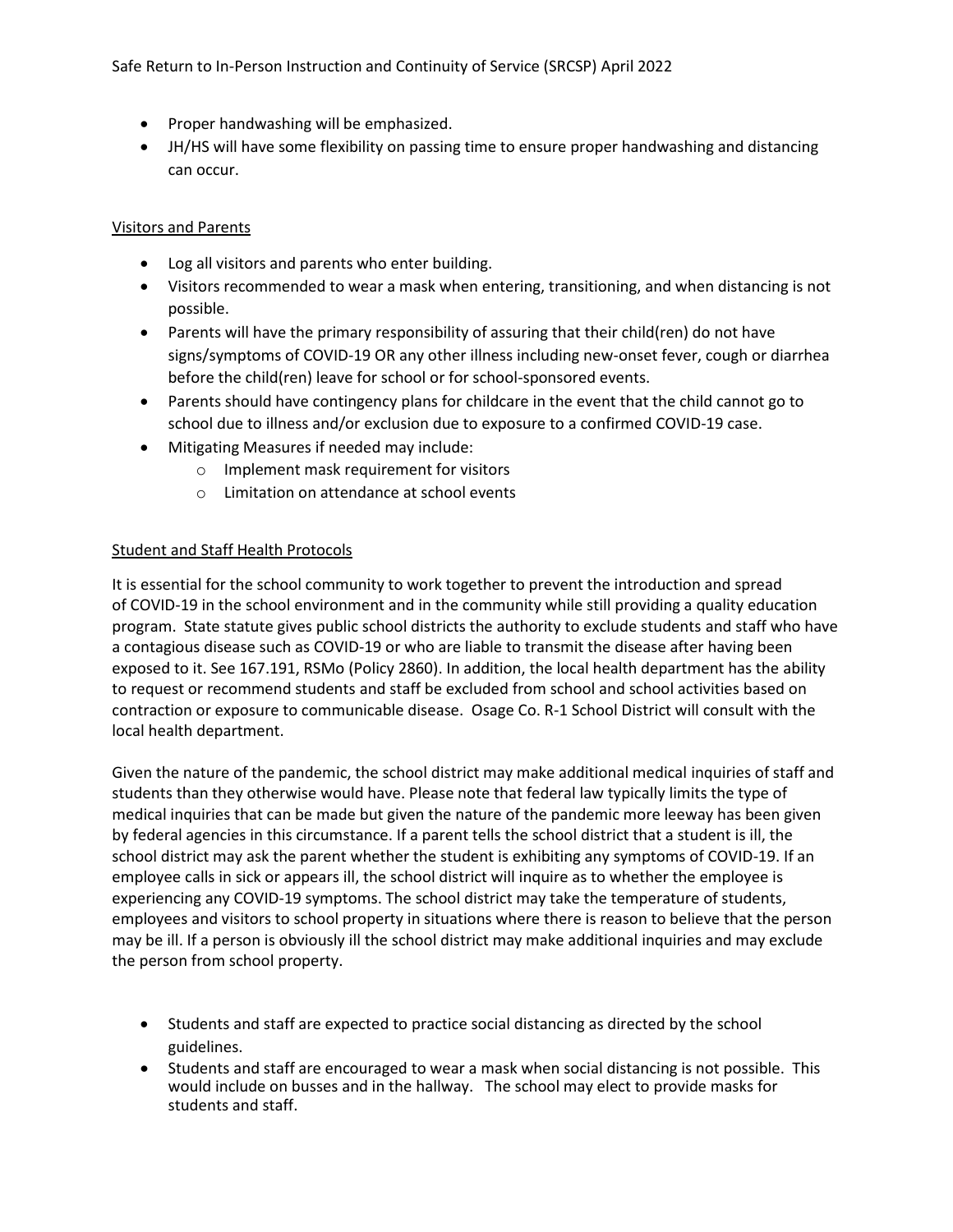Safe Return to In-Person Instruction and Continuity of Service (SRCSP) April 2022

- Students and employees exhibiting symptoms of COVID-19 without other obvious explanations should not come to school, and if they do come to school, they will be sent home immediately.
- Symptoms include:
	- o Low Risk
		- A fever (100.4° or sense of having a fever)
		- Chills
		- Muscle pain, Fatigue
		- Headache, congestion, runny nose
		- Sore throat
		- Nausea, vomiting, or diarrhea
	- o High Risk
		- Cough
		- Difficulty Breathing
		- Loss of taste or smell
- Temperature checks and screening will be completed for students/staff who display symptoms.
- Employees will be required to self-screen for COVID symptoms prior to the beginning of every school day. Employees are encouraged to screen at home, but can also screen upon arrival. Thermometers are available in HS and Elementary office.
- Siblings and other household members of a student or staff who exhibit the above symptoms or test positive may also be excluded from school. If a student has had a positive COVID19 test, his or her siblings or other students living in the same household may be excluded from school and activities as recommended by local, state, and federal health agencies, and district policy. Factors that will be considered are Test to Stay, masking, symptoms present, and exposure at home.
- A separate space will be available to assess students or staff members who may be exhibiting symptoms of a communicable disease. Only essential staff will be allowed to enter the room and must wear a mask.
- Students and staff who exhibit COVID-19 symptoms, without other obvious explanations, may be sent home. Criteria for returning will be based on CDC DHSS, and local guidelines.
- Students and staff **who are** identified as a close contact of a positive case may be allowed to remain at school if they meet district, local health recommendations, DHSS, and CDC recommendations.
	- o **Contact has proof of COVID vaccination and symptom free.**
	- o **Both positive case and contact were appropriately masked and contact symptom free.**
	- o **Option to participate in Test to Stay.**
- Students and staff **who are not** identified as a close contact of the positive case will be permitted to return to school after contact tracing is complete.

Once a student or employee is excluded from the school environment for COVID related illness or symptoms, they may return if they satisfy the following recommendations and health guidelines. Currently those guidelines are: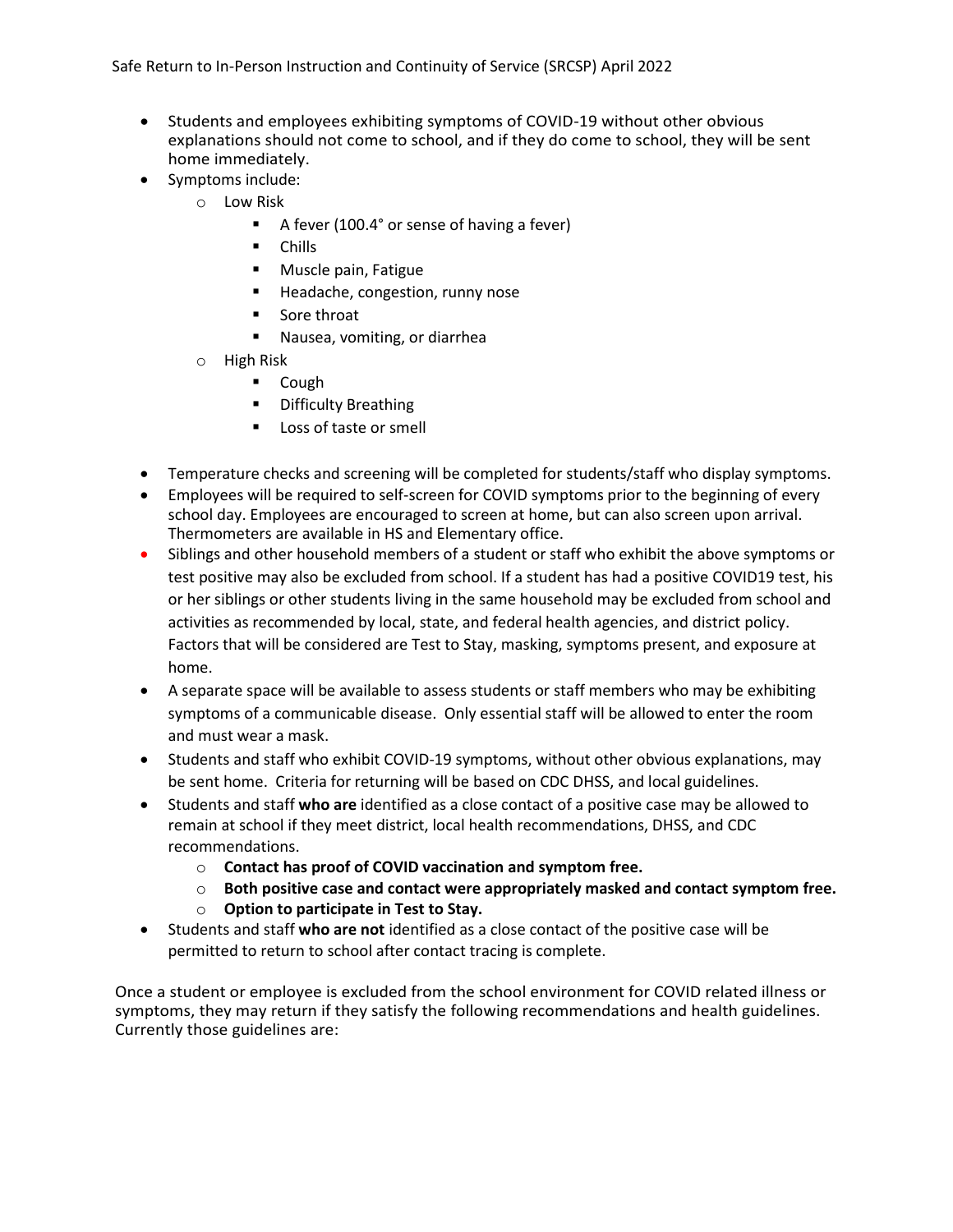*No known exposure to COVID-19-* Persons who have not received a test proving or disproving the presence of COVID-19 but experience symptoms may return if the following conditions are met:

- 1 Low Risk Symptom- Return to school 24 hours after symptom resolution (without fever reducing medication)
- 2 or more low risk symptoms or 1 high risk symptom- Evaluation by health care provider is recommended.
	- Health care provider confirms alternative diagnosis for symptoms—Return to school after 24 hours without fever reducing medication and symptom improving
	- Negative COVID test- Return to school 24 hours without fever reducing medication and symptoms improving
	- Positive COVID test- Return to school only after exclusion period has ended. Exclusion of close contacts of confirmed cases in accordance with local health department recommendations, CDC guidelines, and district policies such as Test to Stay. Students and staff may also return if approved by health care provider.
	- No provider visit or test- Return to school 48 hours after symptom resolution without fever reducing medication.

## *Exposure to COVID-19 positive person-*

- Stay home- Consult with local health care provider, local health department, and school district.
- Return to school following exclusion period if necessary, recommendations from local health department and health care provider, and school district. If symptoms develop, seek a COVID -19 test.

**Exclusion period** will be based on recommendations from CDC, Missouri Department of Health Publication, "Prevention and Control of Communicable Diseases - A Guide for School Administrators, Nurses, Teachers and Day Care Operators, local health department guidance, or until a physician certifies that the student no longer is liable to transmit the disease.

**Exclusion for positive test**- Students, teachers, and school staff who test positive or are symptomatic close contacts to a COVID-19 case should self-isolate at home and not return to school until the following criteria are met: **January 2022**

- Stay home for 5 days.
- If you have no symptoms or your symptoms are resolving after 5 days, and meet criteria for low risk/high risk symptoms you can return to school.
- Continue to wear a mask around others for 5 additional days.

*If you have a fever, continue to stay home until your fever resolves.*

## **Exclusion for close contacts who are not vaccinated, not current on vaccination or booster shot, or not in Test to Stay**- **January 2022**

- Stay home for 5 days. After that continue to wear a mask around others for 5 additional days.
- Test on day 5 if possible.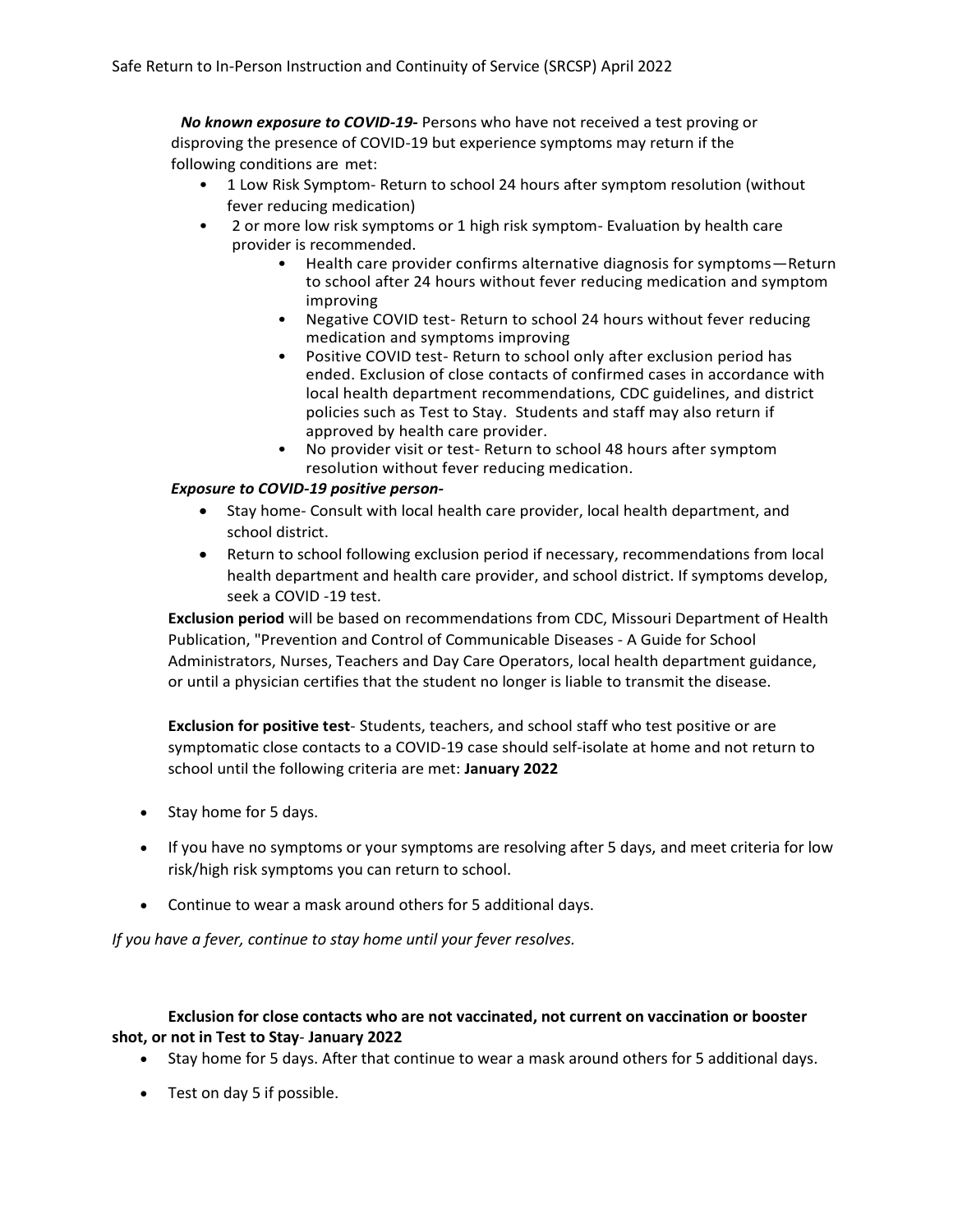Or

• Participate in Test to Stay

*If you develop symptoms get a test and stay home*

## **Defining Close Contacts**

The CDC defines a close contact to COVID-19 as someone who was within 6 feet of an infected person (laboratory-confirmed or a clinically compatible illness) for a cumulative total of 15 minutes or more over a 24-hour period (for example, three individual five-minute exposures for a total of 15 minutes). An infected person can spread SARS-CoV-2 starting from two days before they have any symptoms (or, for asymptomatic patients, two days before the positive specimen collection date), until they meet criteria for discontinuing home isolation**.**

The CDC added an exception to the definition of "close contact" for students in the K-12 indoor classroom setting or a structured outdoor setting where mask use can be observed (i.e., holding class outdoors with educator supervision). The close contact definition does not include students who were between 3-6 feet of an infected student (laboratory-confirmed or a clinical diagnosis) IF both the infected student and the exposed student(s) correctly and consistently wore well-fitting masks the entire time.

In Missouri, the CDC's exception to the definition of close contact was modified to include students, teachers, and school staff. In addition, the K-12 indoor classroom setting was expanded to include both classroom and non-classroom settings (e.g., school bus, hallway, lunchroom, etc.) during the regular school day. In Missouri, the exception to the close contact definition includes students, teachers, and staff in the K-12 indoor setting who were within 3-6 feet of an infected person (laboratory-confirmed or a clinically compatible illness) AND if both the infected person and the exposed person(s) correctly and consistently wore well-fitting masks the entire time. Individuals who meet this criteria are not considered close contacts to a case.

Correct and consistent mask use is a critical step that people can take to protect themselves and others from COVID-19. However, the type of masks used and whether they are used consistently and correctly varies throughout the general population. Except in K–12 indoor settings as described above, mask use is not considered when defining a close contact during case investigation and contact tracing, regardless of whether the person diagnosed with COVID-19 or the person exposed to SARS-CoV-2 was wearing a mask. Exposure risk in the healthcare setting is determined separately.

## Immunocompromised students and staff

• Many people of all ages have conditions that put them at higher risk for COVID that may not be apparent to others. Students or staff members who have serious heart conditions, chronic kidney disease, COPD (chronic obstructive pulmonary disease), Obesity (BMI>30), Sickle Cell Disease, Solid Organ Transplant (heart, kidney, etc.), Diabetes, Asthma, Cerebrovascular disease,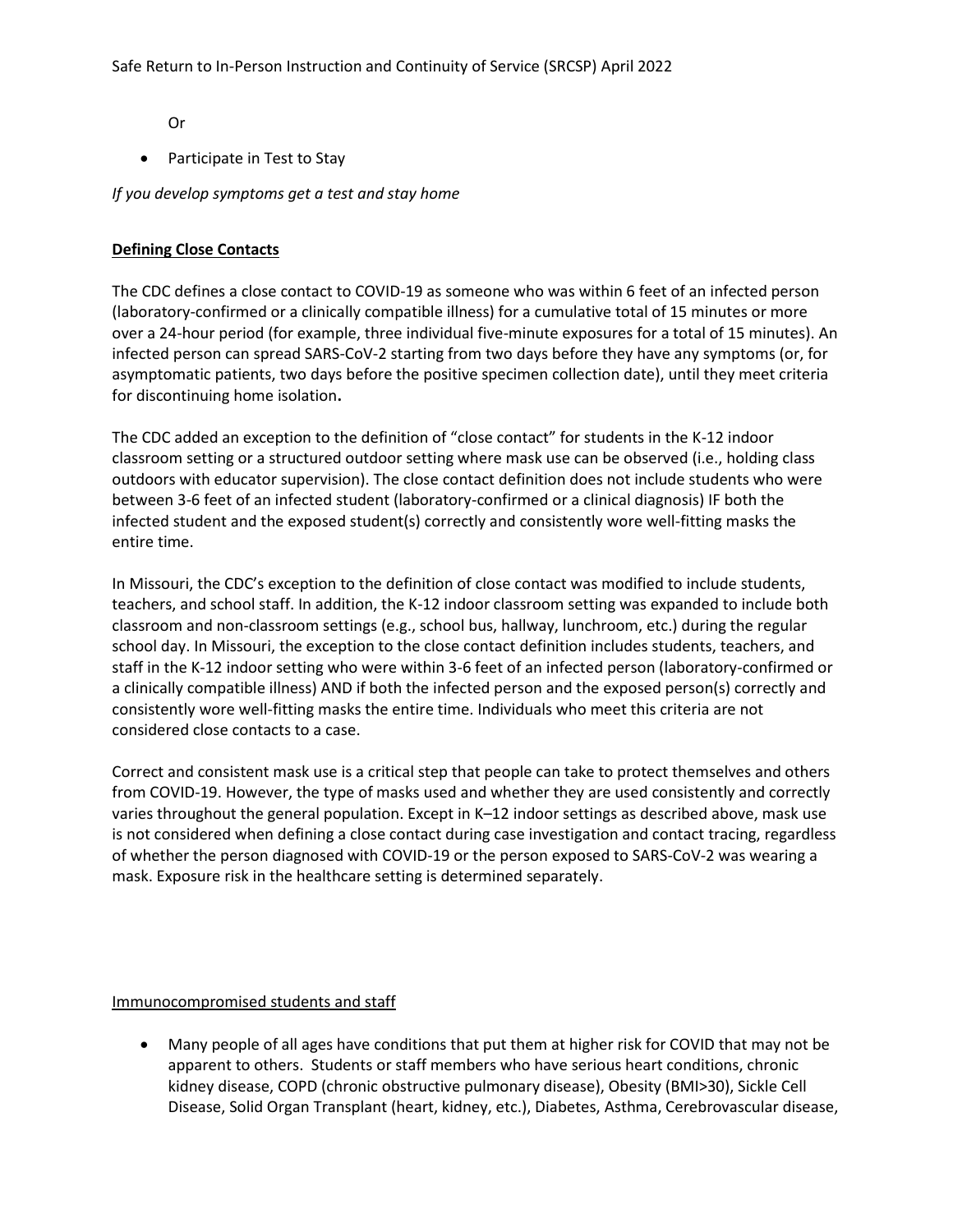hypertension, pregnancy, Smoking or use of corticosteroids or immunosuppressive medications may be at higher risk for COVID-19 disease or many other diseases. Those over 65 in addition to those with chronic medical conditions may be at risk. It is important that adults take precautions consistently should they have any of these risk factors and that parents reinforce to their child(ren) with identified high risk conditions of the importance of following all the guidelines set forth by the school and the CDC. Alternate plans may need to be considered for accommodation and should be discussed with school authorities **before** an event occurs at the school.

## Vaccinations

All eligible individuals are encouraged to receive a COVID vaccine. The school district will coordinate efforts with the local health department to make the vaccine readily available to students and staff who are eligible.

- **Parents and caregivers of vaccinated students are encouraged to provide the school office with a copy of the vaccination at the beginning of the school year, or after vaccination. This will reduce the time a student may be excluded from school if identified as a close contact of a positive case.**
- **Proof of vaccination will be required if identified as a contact of a positive case in order to avoid being excluded from school if symptom free. Student will be excluded from school if vaccination is not verified and they do not meet other exemptions. County health department can assist if you need a copy of the vaccination.**
- **Same verification is required for staff.**
- **Vaccinated staff and students who have been identified as a close contact and asymptomatic will be encouraged to wear a mask at school to protect those who are not vaccinated.**

## In-School Gatherings

- In-school gatherings such as assemblies, rallies, school parties, dances etc. will be allowed if a low risk of transmission is present for COVID or other communicable diseases.
	- o Mitigating Measures- Temporary pause on such activities until further notice.
- Additional details and guidelines regarding extra/co-curricular activities and competition will be released at a later time.
- The instructional day (regular school hours) should be focused on academics and considered a non-voluntary component of a student's education while co-curricular activity participation is voluntary. This approach will drive our planning and preparation for extra/co-curricular guidance when released.

## General

- Refillable water bottles are required. Drinking from water fountain is not allowed.
- Maintenance will sanitize door handles and commonly touched items throughout the day. Maintenance will thoroughly clean all areas after school.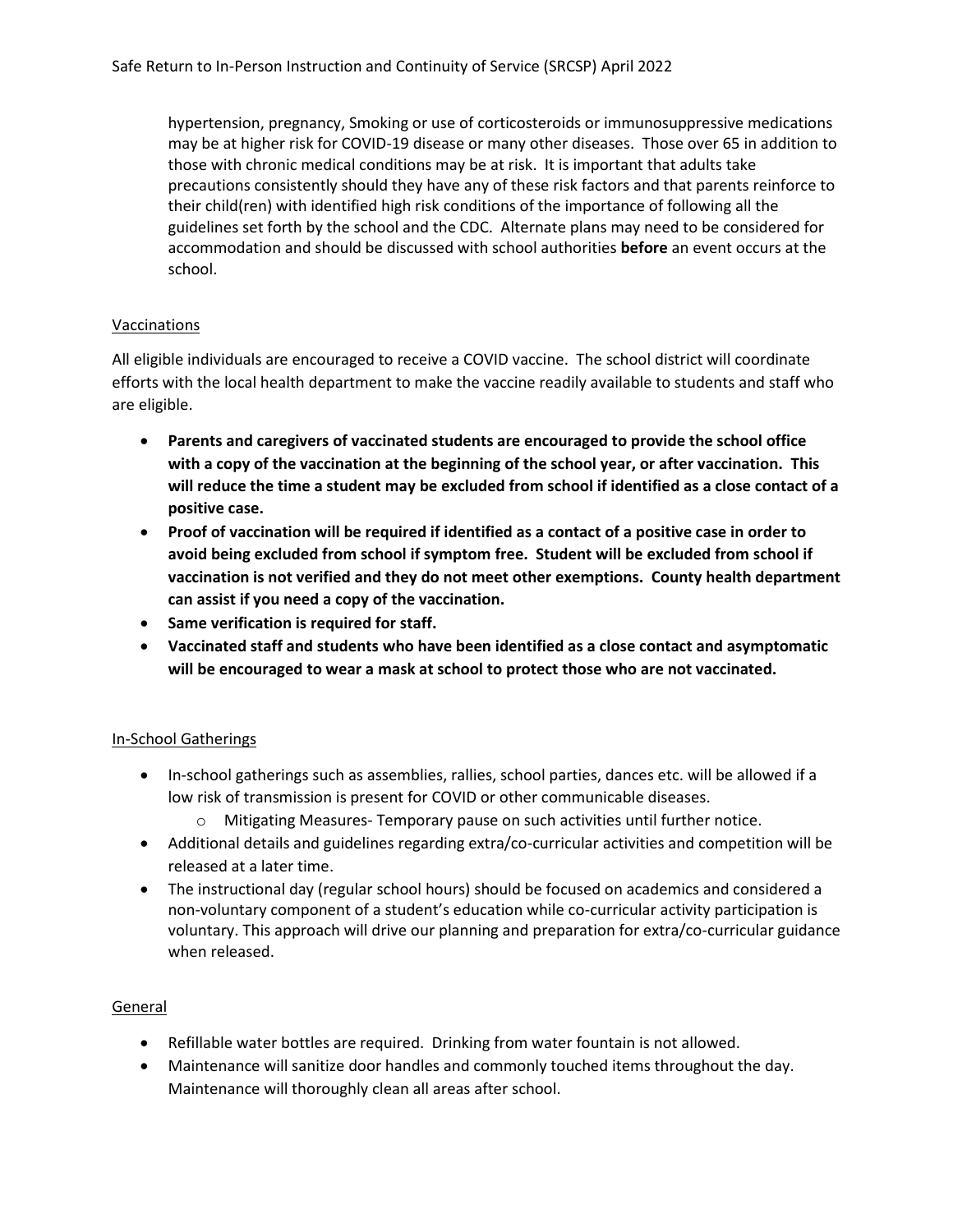- Staff will clean their areas of use at least once a day (door handles, student desks, etc). Rooms will have cleaner/disinfectant spray, towels, and or wipes.
- Notify local health officials, staff, and families with a need to know immediately of any positive case of COVID-19 while maintaining confidentiality as required by the Americans with Disabilities Act (ADA).
- Follow guidance from the local health department to inform those who have had [close contact](https://www.cdc.gov/coronavirus/2019-ncov/php/public-health-recommendations.html)  to a person diagnosed with COVID-19 to stay home and self-monitor for symptoms and to follow [CDC guidance/health department recommendations](https://www.cdc.gov/coronavirus/2019-ncov/if-you-are-sick/steps-when-sick.html) if symptoms develop. If a person does not have symptoms follow appropriate CDC/health department guidance for exclusion period.

All students, staff, and parents need to make plans for any type of school closing or prolonged absence. Any of the following could occur:

- Closing a specific building
- Closing the entire district
- Specific classes or groups of students may be kept from school.
- Symptom free or otherwise healthy students/staff may be required to stay home if they are considered a close contact.
- Closing or specific class/grade cancellation due to a lack of substitute teachers or other staff.

We cannot predict all the possible scenarios, but please be thinking ahead. The district will work with individuals and groups to provide instructional services throughout the school year.

## Face Covering Exemptions For School

Schools that continue to require people older than 2 years of age to wear a mask should make exceptions for the following categories of people:

- A person who [cannot wear a mask, or cannot safely wear a mask,](https://www.cdc.gov/coronavirus/2019-ncov/prevent-getting-sick/cloth-face-cover-guidance.html#anchor_1619804600020) because of a disability as defined by the Americans with Disabilities Act (ADA) (42 U.S.C. 12101 et seq.). Discuss the possibility of [reasonable accommodation](https://www.eeoc.gov/wysk/what-you-should-know-about-covid-19-and-ada-rehabilitation-act-and-other-eeo-laws) with workers who are not fully vaccinated who are unable to wear or have difficulty wearing certain types of masks because of a disability.
- A person for whom wearing a mask would create a risk to workplace health, safety, or job duty as determined by the relevant workplace safety guidelines or federal regulations.
- Exemption requests must be made to the building principal and will require supportive documentation from a physician.

# Extra-Curricular and Activity Policy for Visitors

- Visitors are encouraged to wear a mask at any school event or activity. This includes students and staff.
- Osage Co. R-I students and staff are encouraged to wear a mask.
- Practice social distancing to the extent possible while attending any school activity.
- Avoid sitting in multiple areas in order to reduce the number of contacts you encounter.

• Make all attempt to sit by individuals you could identify by name for contract tracing purposes. Plan Review and Revision

- This plan will be reviewed and revised if necessary every 6 months.
- The review and revision will include consultation with the following:
	- o Students, families, staff, school administration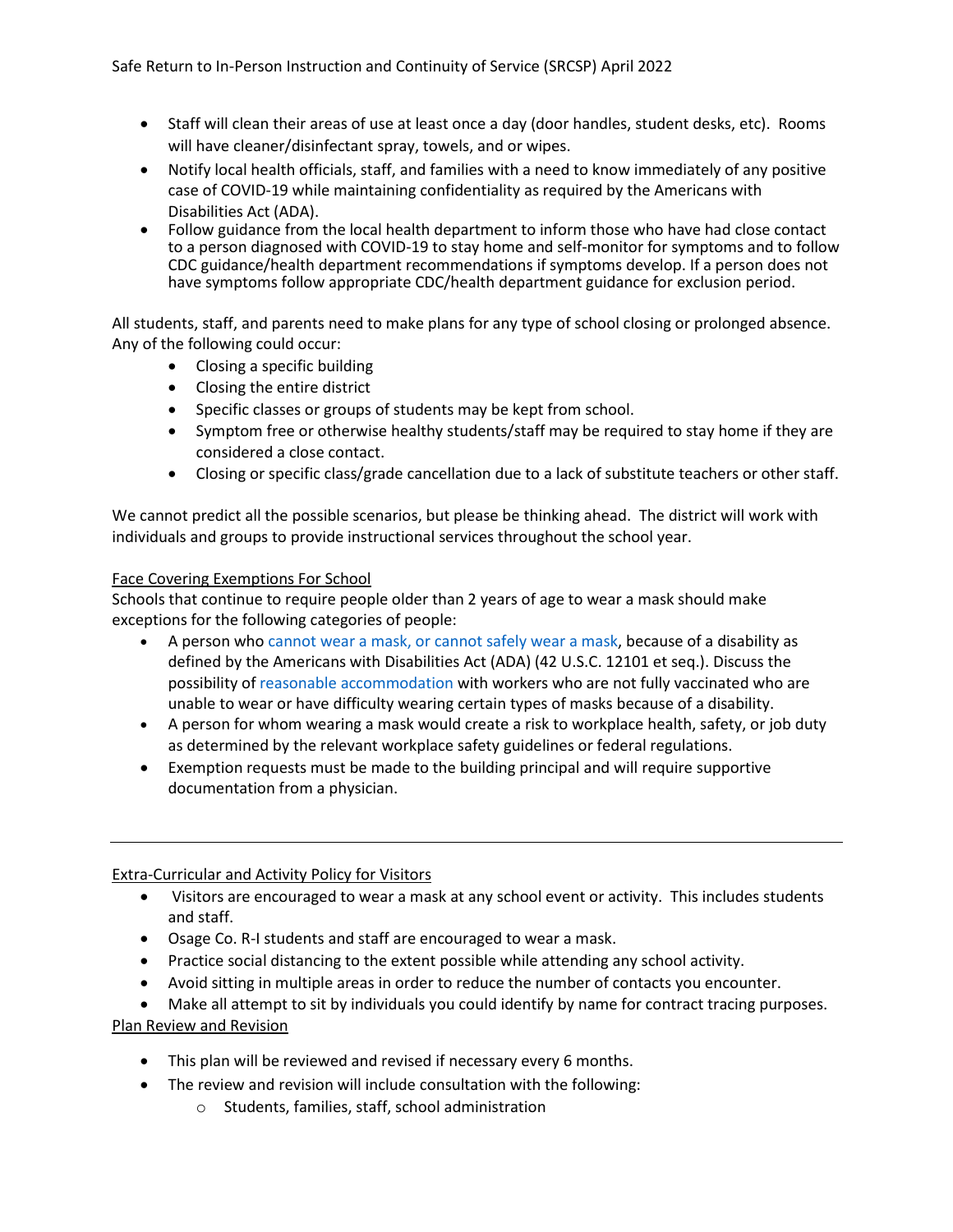- o Stakeholders representing the interest of (to the extent present)
	- Children with disabilities
	- Homeless youth
	- Foster care
	- Other underserved students

## **ALTERNATIVE METHODS OF INSTRUCTION (AMI)**

If a local education agency (LEA) implements an AMI Plan that is approved by the Department of Elementary and Secondary Education (DESE), the LEA is not required to make up school hours (up to 36 hours) that were lost or cancelled due to exceptional or emergency circumstances (see Section 171.033, RSMo). LEAs must assure that the plan will favorably affect teaching and learning to receive DESE approval. LEAs are required to submit an AMI Plan for each school year of implementation.

The Osage County R-1 School District has developed an alternative method of instruction for the 2021- 22 school year.

**AMI Plan –** Short-term closure.

- Communication through school website / school messenger/social media when AMI day is in session.
- Planned assignments will be review of previously taught concepts.
- Assignments will be given through packets/worksheets, Google Classroom, and posted on teacher's webpage.
- Assignments are due the next day school is in session, or submitted electronically on the AMI day.
- Students may check out needed technology to access AMI activities and instruction.

# **The Osage Co. R-I SRCSP will provide for the academic, social, emotional, and mental health needs of students and staff by:**

- Provide in-person instruction when possible, with mitigating measures as needed.
- Provide appropriate accommodations for students with disabilities and as required or necessary as mandated by IDEA. This includes appropriate accommodations with respect to health and safety policies.
- Implement effective alternate methods of instructions for students who participate in remote learning. Students who cannot attend in-person classes due to exclusion or isolation will have the option to remote video link to classes from home or participate in homebound instructional services through remote video link.
- District will provide appropriate technology if needed.
- Ensure students who are remote learning have access to school meals, counseling services, and other necessary specialized services. Meals can be picked up at school for remote learning students.
- Provide counseling services as needed to students who need support.
- Provide extended learning opportunities for students such as after school programs and summer school.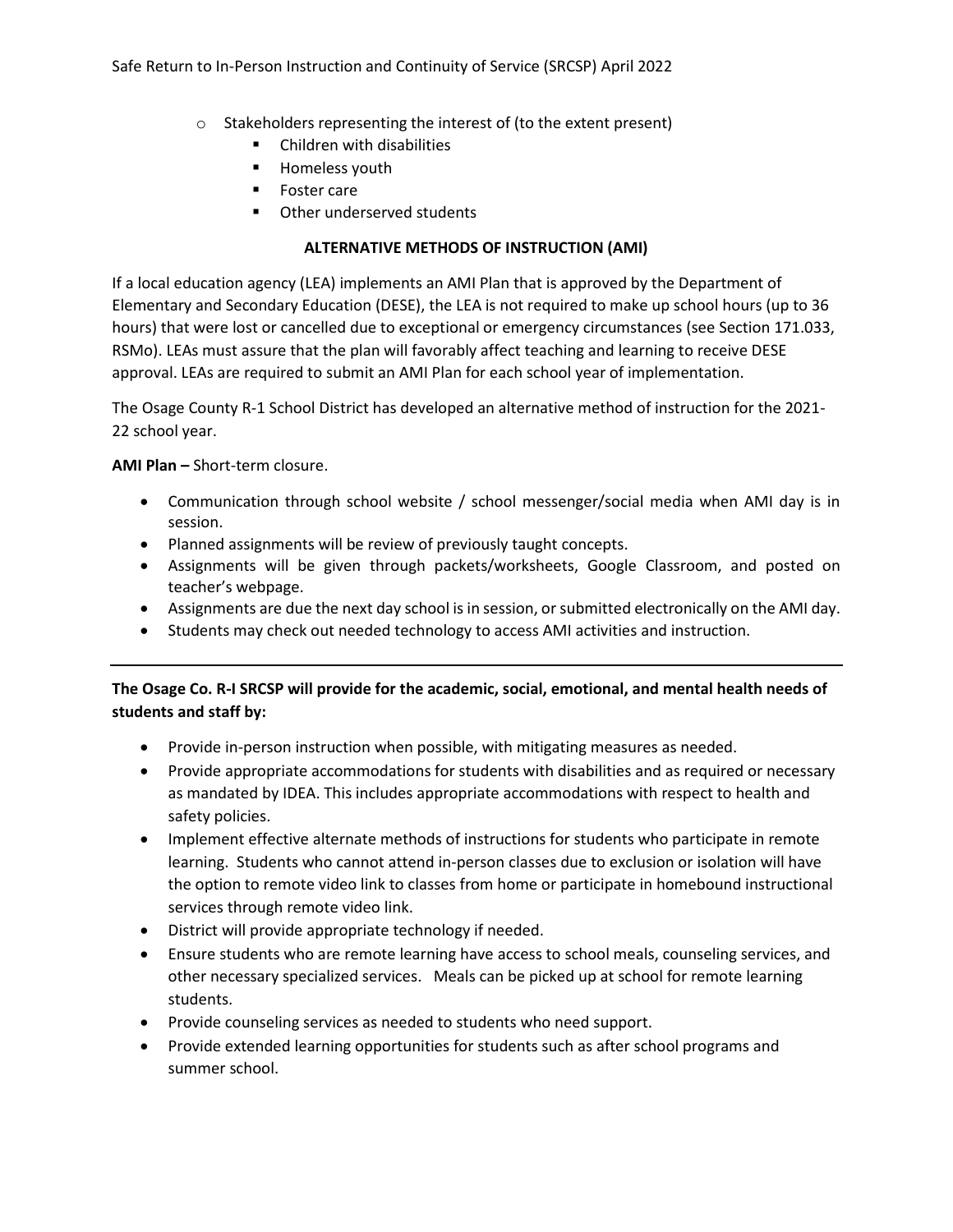- Provide professional development for staff that focus on accelerated learning, social and emotional wellness of students, effective remote teaching strategies, and other effective teaching practices.
- Develop programs to retain and recruit quality staff.
- The district will translate plan to additional languages upon request. Stakeholders requesting an oral interpretation of the plan may visit the elementary or high school office to receive assistance

## **Appropriate accommodations for children with disabilities with respect to the health and safety policies**

Osage Co. R-I will provide appropriate accommodations by:

- Providing accommodations as necessary or as mandated by Individual Education Plan.
- Provide a possible exemption to any mask requirement if a person [cannot wear a mask, or](https://www.cdc.gov/coronavirus/2019-ncov/prevent-getting-sick/cloth-face-cover-guidance.html#anchor_1619804600020)  [cannot safely wear a mask,](https://www.cdc.gov/coronavirus/2019-ncov/prevent-getting-sick/cloth-face-cover-guidance.html#anchor_1619804600020) because of a disability as defined by the Americans with Disabilities Act (ADA) (42 U.S.C. 12101 et seq.).
- Providing appropriate PPE for students or staff to reduce risk of virus transmission.
- Providing social distancing in classrooms to the extent possible.
- Providing instruction to students excluded from school consistent with the AMI plan, including possible remote instruction or other methods agreed upon by the district and parents.

## **Testing (updated October 2021)**

Missouri's BinaxNOW Antigen Testing Program for K-12 Institutions

Osage Co. R-I is now able to provide COVID-19 Antigen Testing on a limited basis. The tests are intended for symptomatic students and staff. The Abbott BinaxNOW test is a minimally invasive anterior nasal swab test. The test must be administered by a trained health professional (or trained designee), and yields results in just 15 minutes without any additional equipment. A consent form is required to be completed before testing occurs.

- At this time, test administration is for symptomatic students and staff.
- Testing will occur on days in which the school nurse is on site, which is typically one day per week.
- Testing may also occur by appointment with the school nurse designee.
- Symptomatic students and staff should not come to school until a testing appointment is confirmed. Please call ahead.
- Contact the Elementary Office at 573-763-5446 for further questions.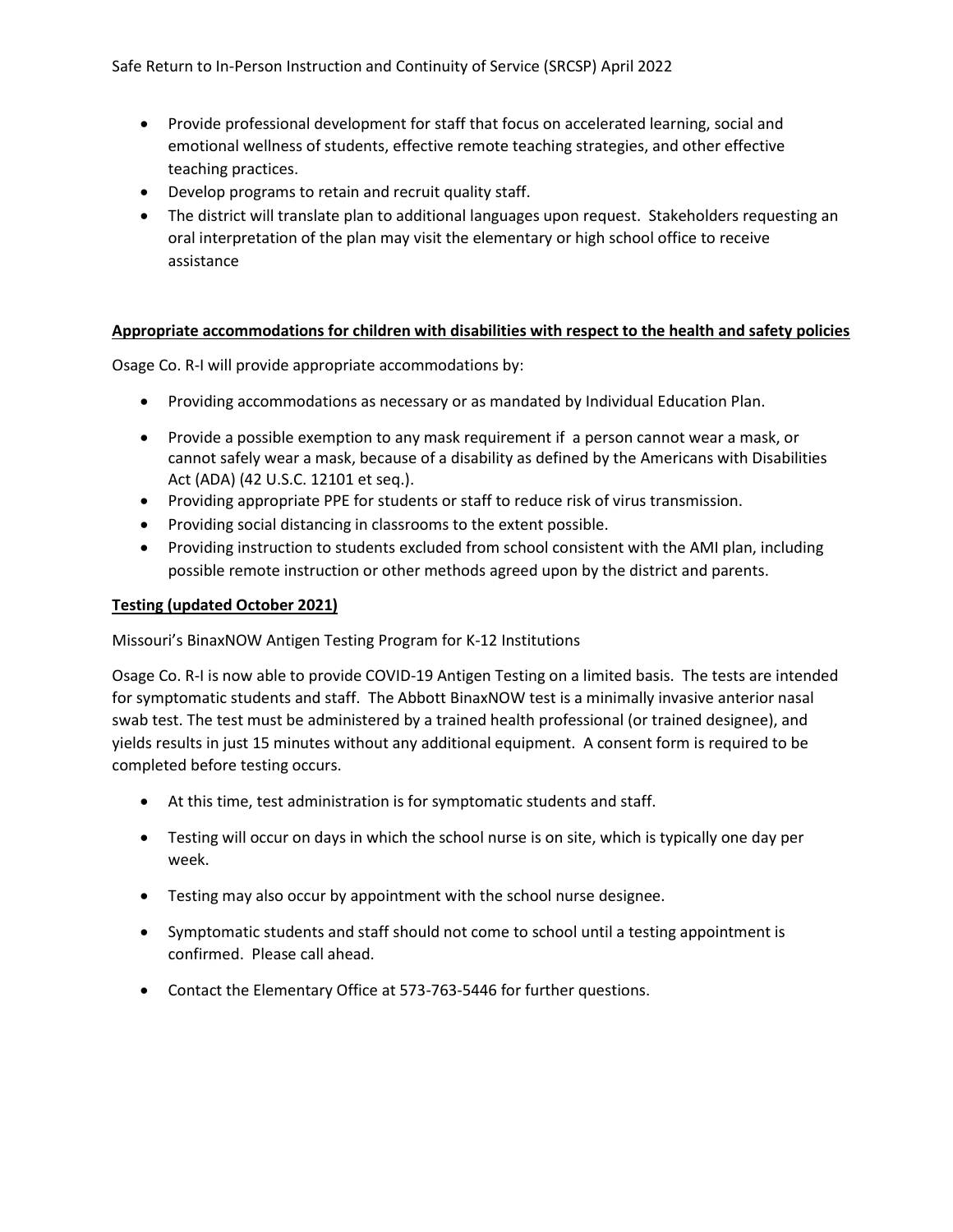#### **Test to Stay (November 2021)**

#### *Guidance from DHSS/DESE -Quarantine outside of school setting is recommended.*

*Stay in school and participate in extracurricular activities. –* Students, teachers, and staff identified as close contacts can continue to attend school and participate in extracurricular activities, if the following test to stay criteria are met:

• The close contact does not include household exposures (i.e., exposures among persons who live in the same household). There may be other similar higher-risk exposures where test to stay would not be recommended. The final decision regarding the inclusion in Test to Stay is determined by school district in consultation with local health department based on findings of the case investigation.

• Does **not** develop symptoms of COVID-19( 14 days past the last date of exposure to the case.)

• Wears a mask consistently and correctly in school at all times 14 days past the last date of exposure to the case, other than when eating or drinking. When these individuals cannot be masked (i.e., when eating or drinking) they should maintain 6 feet of distance from other individuals to the extent feasible. • Receive a minimum of three rapid antigen tests (e.g., BinaxNOW) during the first seven

days of the period per the following:

o Test One: Upon identification as a close contact (unless already participating in a screening testing program); **AND**

o Tests Two and Three: A minimum of two additional rapid antigen tests, preferably on two non-consecutive school days within the first seven days of the

period. For example: contact identified as a close contact on day 2 of would be tested on day 2 (Wednesday); day 4 (Friday) and day 7 (Monday); **AND**

 $\circ$  The testing is conducted upon entry to school and negative results received prior to return to the K-12 setting.

o For participation in extracurricular activities, daily testing is recommended, though at a minimum, an additional rapid antigen test is to be taken on the day of participation throughout the duration of the 14 day period. The testing should be completed and a negative result received prior to participation in the event. This includes testing on days when the event occurs during weekends, holidays, or other days when schools are not in session (see additional guidance below regarding testing and participation in extracurricular activities).

• Receive negative test results from COVID-19 testing conducted throughout the duration of the 14-day period.

• Active monitoring of persons participating in test to stay for symptoms is conducted by the school throughout the duration of the 14-day period, and persons should self-isolate at home if symptoms develop.

A person with COVID-19 can spread the SARS-CoV-2 virus to others starting from two days before they have any symptoms (or, for asymptomatic patients, two days before the positive specimen collection date), until they meet the criteria for ending isolation. Therefore, persons can be infected with SARSCoV-2 and spread the virus to others without having symptoms or knowing they are infected. Test to Stay is a strategy where persons who are identified as a close contact to a case of COVID-19 are allowed to continue some activities during this period through participation in routine testing for the SARS-CoV-2 virus following an exposure. The frequent repeat testing would enable the prompt identification and isolation of close contacts who become infected to prevent further transmission of the virus. A routine Test to Stay response protocol, with daily testing in an environment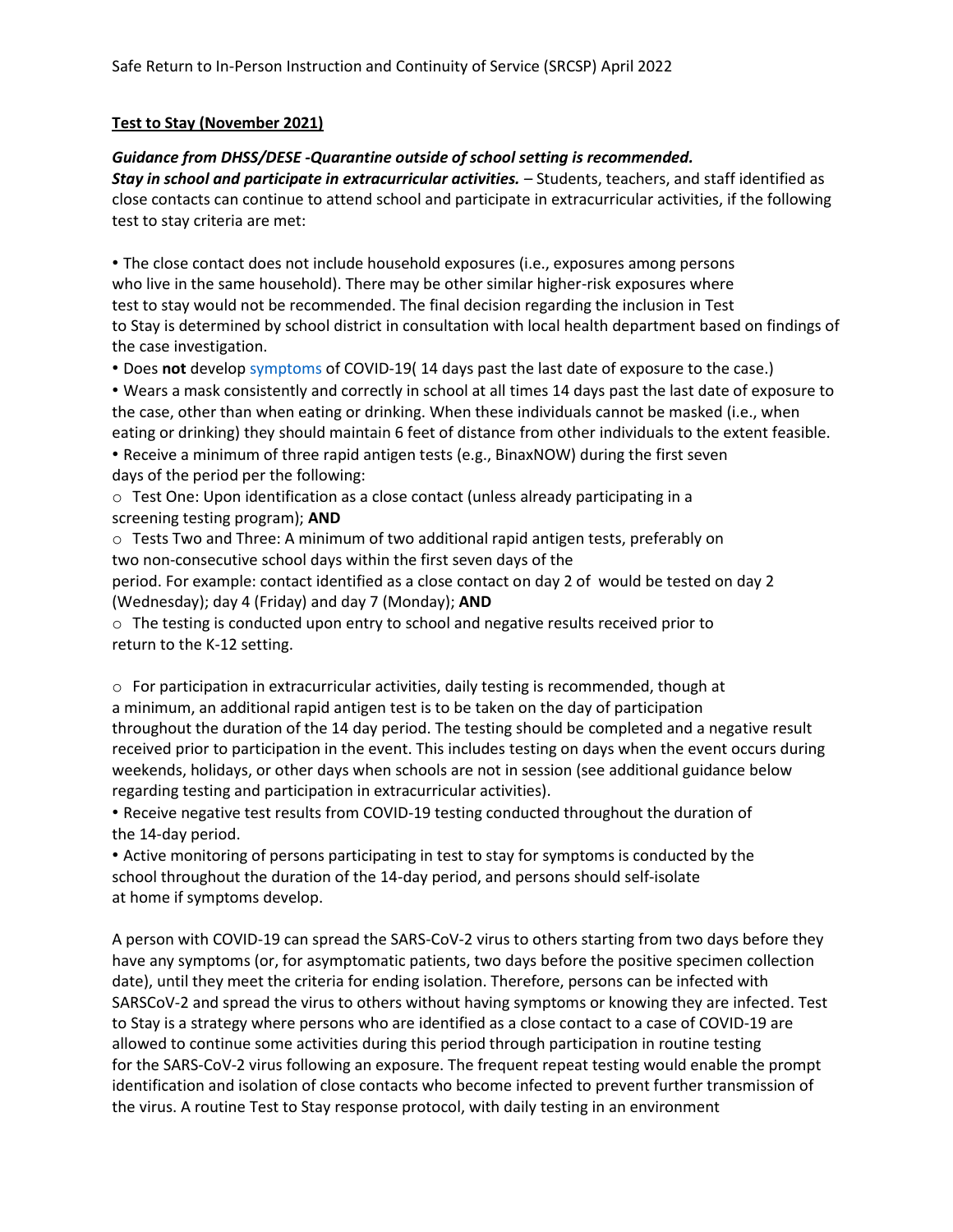where masks are consistently used, has been shown to be generally equivalent to exclusion for schoolbased contacts, and a safe alternative to at-home isolation. DHSS and DESE have developed Test to Stay for use in the K-12 setting in Missouri.

**Note:** Persons participating in the Test to Stay option who develop symptoms of COVID-19 or test positive during the test to stay period or the 14 days following the last date of exposure, should follow the proper isolation protocols, including self-isolating at home and **NOT** attending school or participating in extracurricular activities. In addition, quarantine outside of the school setting and outside of extracurricular activities, as outlined, is still strongly recommended for individuals participating in Test to Stay.

Participation in extracurriculars such as sports or other activities that involve singing, shouting, playing instruments, and exercising that could lead to increased exhalation can increase the risk of spread of SARS-CoV-2 among persons in the K-12 setting. The prompt identification and isolation of persons with COVID-19 from participation in these activities is very important to avoid further transmission to others. Individuals following the Test to Stay protocol may be eligible to participate in school sports and extracurricular activities provided that they comply with all criteria included in the protocol. Daily testing is recommended, though at a minimum, an additional rapid antigen test is to be taken on the day of participation throughout the duration of the 14-day period. The testing should be completed and a negative result received prior to participation in the event.

**Note:** It is recognized that many extracurricular events occur on weekends, holidays, or when the school is otherwise not in session. If a school cannot arrange for someone to administer the test, the close contact needs to stay excluded from the activity and **NOT** participate in the event. Alternately, the individual may participate if tested negative (diagnostic test such as PCR or antigen test) by a health care provider, pharmacy, etc. (not to include at-home tests) on the day of the event. A negative test result or a note from a healthcare provider or pharmacy indicating the completion of the test and a negative result should be provided prior to participation in the event.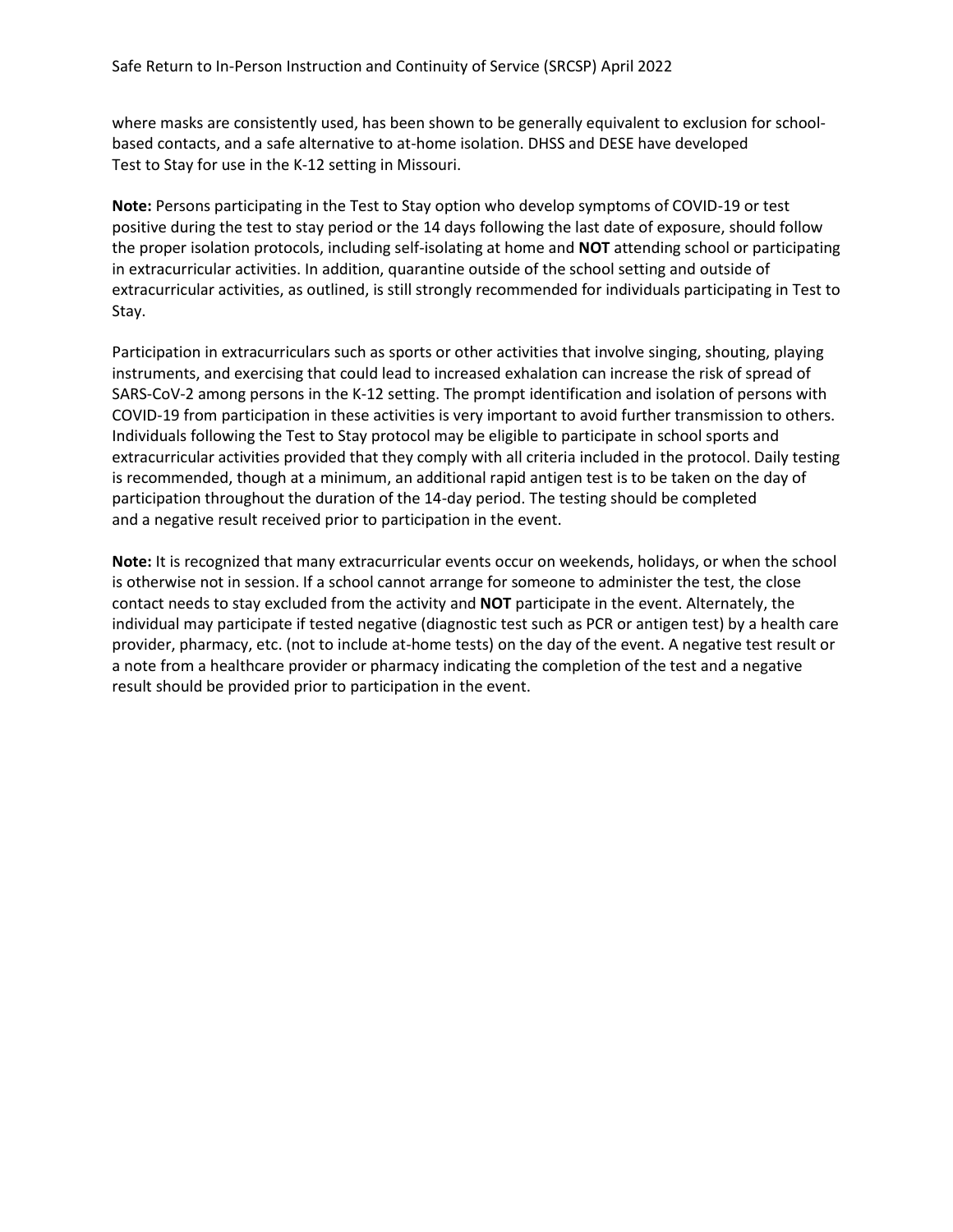| If You Test Positive for COVID-19                                                       |                                                                                                                                                                                                                                                                     |  |  |  |
|-----------------------------------------------------------------------------------------|---------------------------------------------------------------------------------------------------------------------------------------------------------------------------------------------------------------------------------------------------------------------|--|--|--|
| Everyone, regardless of vaccination status.                                             | Stay home for 5 days.<br>Return to school 24 hours after<br>symptom resolution without fever<br>reducing medication.<br>Continue to wear a mask around<br>others for 5 additional days.<br>If you have a fever, continue to stay<br>home until your fever resolves. |  |  |  |
| If You Were Exposed to Someone with COVID-19                                            |                                                                                                                                                                                                                                                                     |  |  |  |
| If you:<br>Are up to date on vaccines<br>Or<br>Had a confirmed case in the last 90 days | Wear a mask around others for 10<br>days.<br>Test on day 5, if possible.<br>If test is positive, stay home 5 days<br>and symptom resolution.                                                                                                                        |  |  |  |
| If you:<br>Are not up to date on vaccine<br>Or<br>Are unvaccinated                      | Stay home for 5 days. After that<br>continue to wear a mask around<br>others for 5 additional days.<br>Test on day 5 if possible.<br>Or<br>Participate in Test to Stay<br>If you develop symptoms get a test and stay<br>home                                       |  |  |  |

**April 2022**